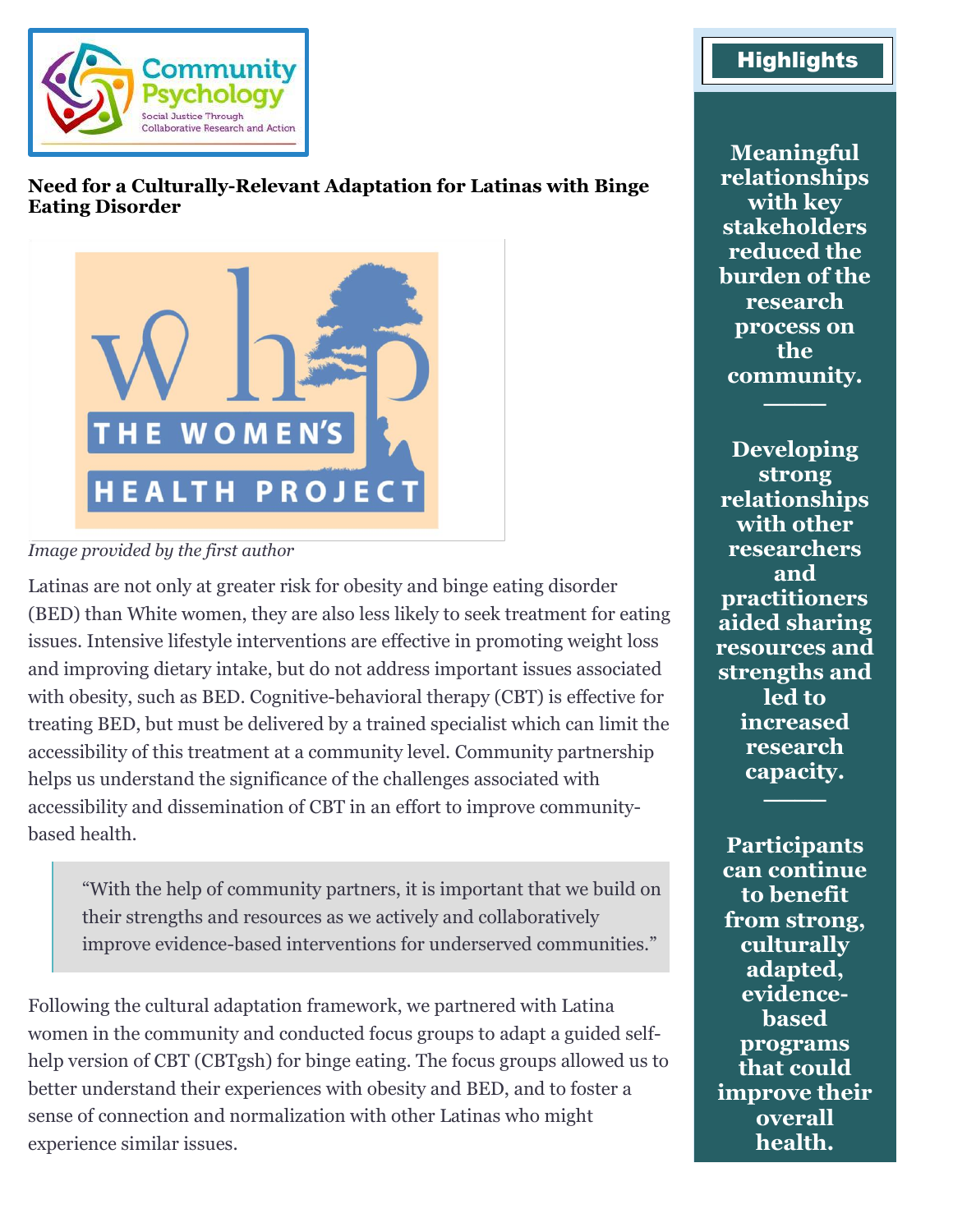### **Methods**

From the focus groups, participants discussed, for example, challenges with navigating social situations around food and balancing their family's needs over their own. CBTgsh was then adapted to incorporate culturally congruent vignettes and an ethnic-specific food guide. Ongoing clinical sensitivity training and supervision of supporters who delivered the intervention were also provided. Participants who reported problems with overeating or binge eating received the culturally-adapted intervention and found the adaptations relevant and effective in reducing binge eating.

### **Results**

- ➢ When conducting such guided self-help (GSH) interventions, practitioners should consider potential obstacles including challenges with selfmonitoring, limited pre-intervention knowledge about healthy living, and previous unsuccessful experiences with other self-help programs.
- ➢ A GSH intervention to promote healthy eating patterns was effective and highly acceptable to women participants who reported disordered eating behaviors. The unique experience and support to focus on their eating helped the women promote health behavior change.
- $\triangleright$  In order for interventions to be effective, it should aim to reduce binge eating behaviors by addressing nuanced topics of balancing family responsibilities and navigating social situations with food specific to Latinas.

# HOW DID A COMMUNITY **PSYCHOLOGY** PERSPECTIVE INFORM YOUR UNDERSTANDING OF THE ISSUES, RESULTS, AND IMPLICATIONS?

Our research is guided by communitybased participatory principles of: commitment to sustainability and longterm process; fostering co-learning and capacity building; recognizing the community as a unit of identity; focusing on local relevance of public health problems; and building on strengths and resources within the community. Using this framework ensured that the GSH intervention resonated with the community's resources and needs. We built upon the strengths and programs already in place for easier implementation and facilitation for social change and action.